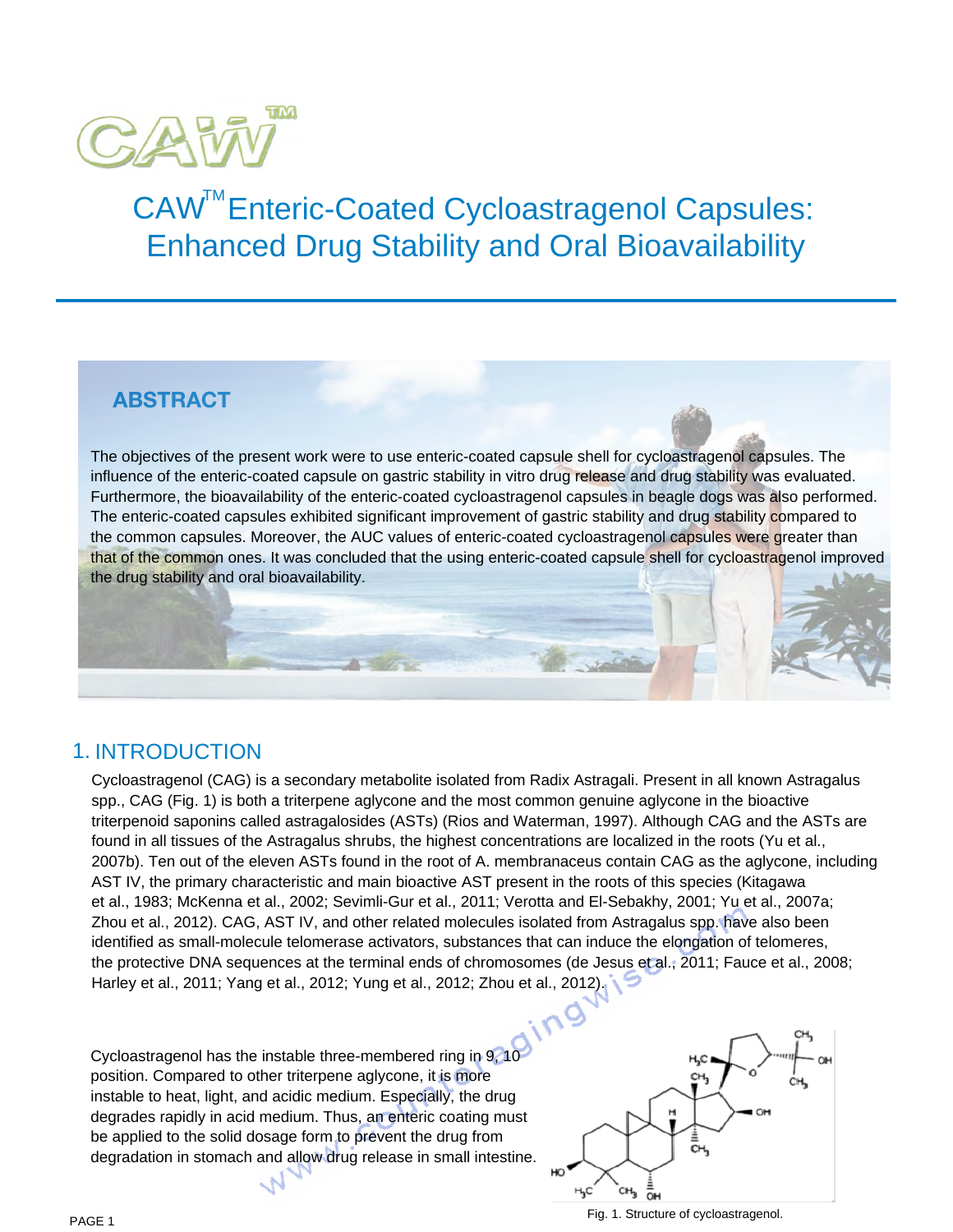The use of enteric-coated capsule may influence the drug stability and bioavailability greatly which offer many advantages as follows (Siepmann F et al., 2008; Kranz H et al., 2009): (1) facilitated adjustment of desired drug release patterns, mechanical properties, and drug release mechanisms, (2) improved storage stability, and (3) the possibility to develop novel strategies for site-specific drug delivery within the gastrointestinal tract. To date, few reports have indicated that enteric-coated capsule are utilized for cycloastragenol formulation.

Thus, the aim of the present work was to (a) use enteric-coated capsule shell for cycloastragenol capsules; (b) evaluate the influence of the enteric-coated capsule on gastric stability, in vitro drug release and drug stability; and (c) study the bioavailability of the enteric-coated cycloastragenol capsules in beagle dogs.

## 2. METHODS

## 2.1 In Vitro Drug Release

After immersed in acidic medium (0.1MHCl) for 1 h, the drug release from the capsules was measured in a paddle USP apparatus (75 rpm, 37°C, 900 mL (pH 6.8)). At specific time intervals, samples were withdrawn and analyzed using a HPLC assay described below.

#### 2.2 Gastric Stability

The gastric-stability study was performed by exposing the capsules in acid medium (500 mL, 0.1 M HCl) for 1 h. The amount of drug degradation was determined by a HPLC method described below.

## 2.3 Bioavailability in Dogs

The bioavailability of the enteric-coated capsules and the common ones were assessed and compared in dogs in a randomized cross-over study. The wash out period was 1 week. Six male beagle dogs (8–10 kg) used in the experiments received care in compliance with the Principles of Laboratory Animal Care and the Guide for the Care and Use of Laboratory Animals.

The dogs were fasted 12 h before administration. The two kinds of capsules filled with cycloastragenol pellets was orally administered to the dogs at a dosage of 1 mg/kg. All of the formulations were administered with water of 20 mL. Blood samples (2 mL) were collected from saphenous vein into heparinized tubes at the following time points: 0.25, 0.5, 0.75, 1, 1.5, 2, 2.5, 3, 4, 5, 6, 8, and 12 h. The heparinized blood samples were immediately centrifuged at 4,000×g for 10 min in a desktop centrifuge (Anke TGL-16G, China), and the plasma was separated and transferred to microcentrifuge tubes. The plasma samples were frozen at ?18°C until analysis. Frozen plasma samples were prepared by a procedure reported by Ito et al., which the drug samples was measured by a validated<br>HPLC method described below.<br>2.4 HPLC Analysis HPLC method described below.

## 2.4 HPLC Analysis

The cycloastragenol concentrations in plasma were determined using an HPLC assay reported by Dugger and coworkers (25). Briefly, a 1-mL aliquot of plasma was extracted with 6 mL of extraction solution containing internal standard (megestrol acetate, 100 ÿg/mL in methyl-t-butyl ether). After mixing and centrifugation, the organic phase was removed and evaporated to dryness under nitrogen stream. The residue was reconstituted in 100 mL of methanol and centrifuged at 10,000xg for 5 min, and then 50  $\ddot{\text{y}}$ L of the supernatant liquid was injected onto the HPLC system.

The HPLC system consisted of a Waters 2414 Refractive Index Detector and an Empower workstation. The separations were performed at 30°C using a 250 mm×4.6 mm column (DiamonsilTM C18). The mobile phase was consisted of 70% methanol and 30% water and was pumped at a flow rate of 1.0 mL/min. The eluent was detected by RID detector and corresponding peak areas were recorded.

## 2.5 Data Analysis

Pharmacokinetic parameters were calculated by noncompartmental analysis based on statistical moment theory using Microsoft Excel 2003. The pharmacokinetic parameters, such as maximum plasma concentration (Cmax) and time of maximum concentration (Tmax), were obtained directly from the plasma concentration-time plots. The area under the plasma concentration-time curve up to the last time (t) (AUC0–t) was calculated using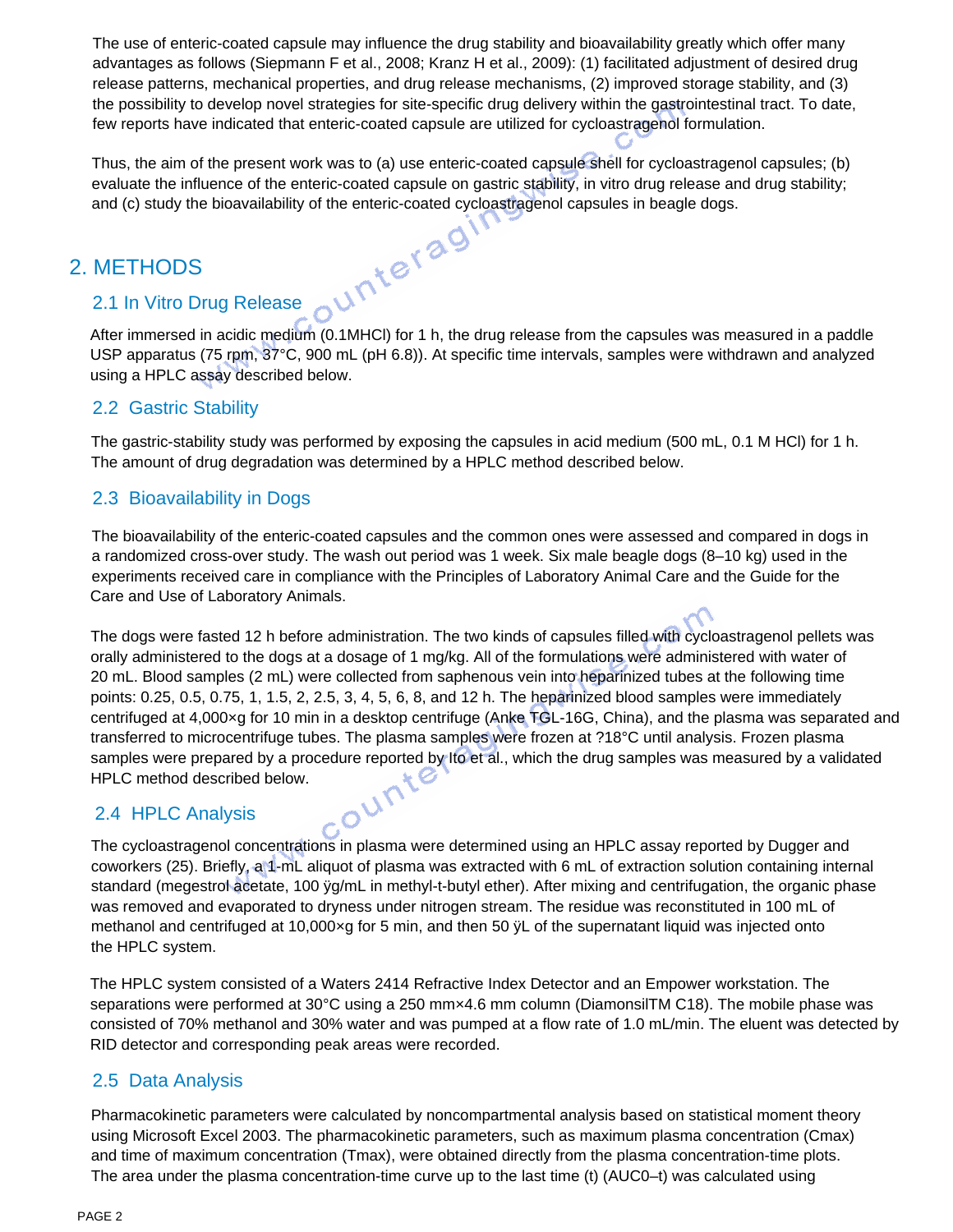The results were expressed as mean±standard deviation. One-way analysis of variance was performed to assess the statistical significance of differences among samples. Results with P<0.05 were considered statistically significant.

## 3. RESULTS AND DISCUSSION

#### 3.1 Effect of Enteric-coated capsule shell on Drug Release

The Enteric-coated capsule shell produced significant effect on the drug release (Fig. 2). At the first 30 min, the drug release was gradually decreased. The gastric stability of cycloastragenol was very poor, indicating that all of the drug was degraded when the cycloastragenol were immersed in acid medium for 10 min. Thus, the testing for the gastric stability and drug release of excellent without damage in the first 20 min. Thus, it was explained that the Enteric-coated capsule shell led to an increase in length of diffusion pathways and increasing the time required for the drug to diffuse through the coating membrane.





#### 3.2 Gastric Stability

As shown in Fig. 3, the Enteric-coated capsule significantly improved the gastric stability of cycloastragenol. During the acid phase, the swelling of the capsule shell, water penetration into the core, drug dissolution, and subsequent diffusion were contributed to the drug release. The Enteric-coated capsules were beneficial to reducing the drug

ging



Fig. 3. Effect of CAW™ Enteric-coated capsule on the drug degradation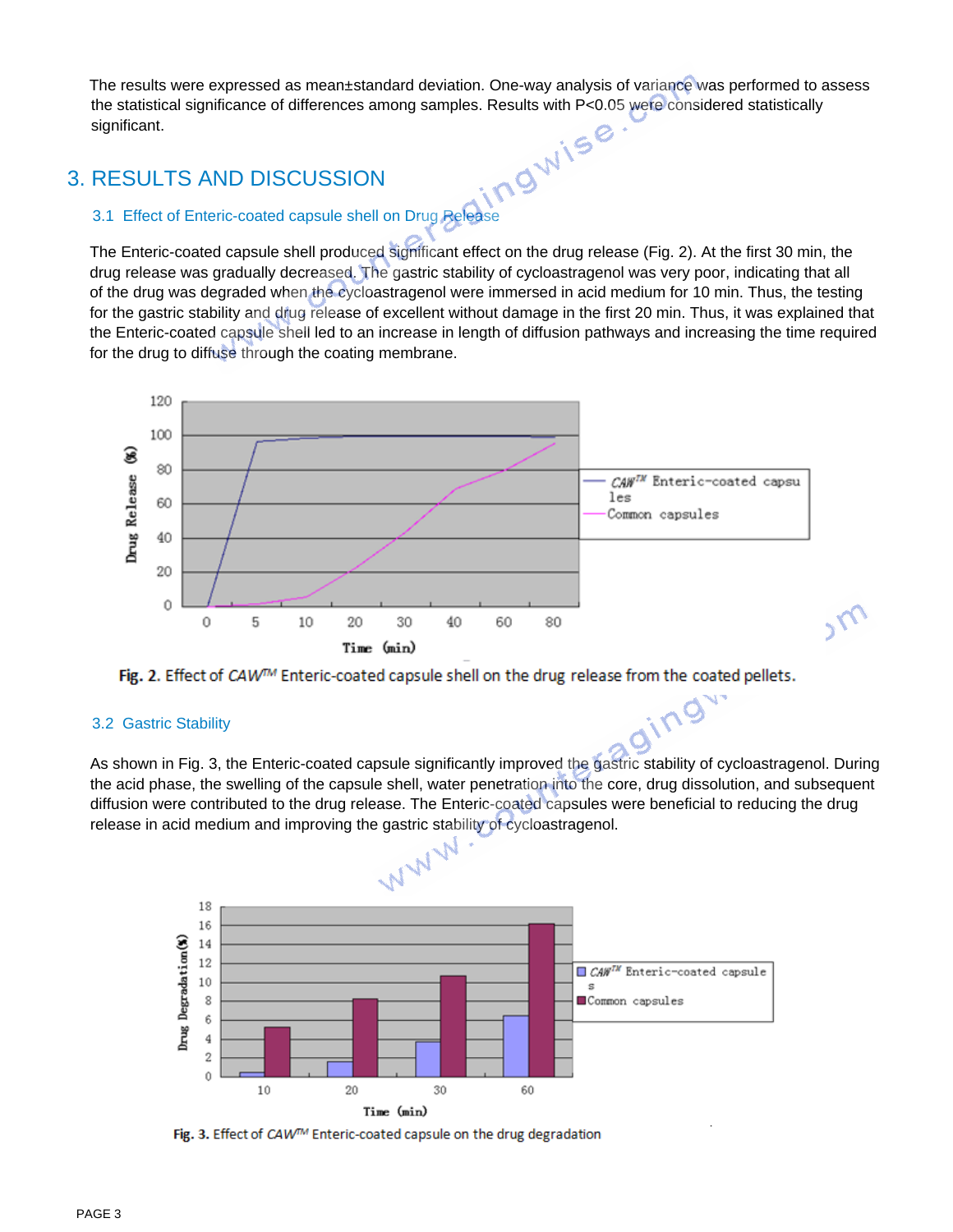#### 3.3 Pharmacokinetics in Dogs

Mean plasma cycloastragenol concentration versus time profiles following a single oral dose of the two formulations are shown in Fig. 4. Mean values of the pharmacokinetic parameters are summarized in Table I.





 $C^{\vee}$ 

 $1.89 \pm 0.14*$ 

The Tmax/Cmax of cycloastragenol from Enteric-coated capsules was 3.00±0.59 h/0.78±0.12 ÿg mL?1. In the case of common capsules, the Tmax/Cmax was 1.50±0.35 h/0.58±0.10 ÿg mL?1, which Tmax differed from the values obtained from the Enteric-coated capsules (P< 0.05). Interestingly, the AUC values of Enteric-coated capsules were 1.89 $\pm$ 0.14 yg h mL?1, which was greater than that of the common capsules(1.23  $\pm$  0.17 yg h mL? 1) (P<0.05). The relative bioavailability calculated by the Enteric-coated capsules AUC to the common capsules AUC was 153.56±34.45. The enhanced absorption was ascribed to the fact that the Enteric-coated capsules could improve the gastric Stability of cycloastragenol. Additionally, compared to the common capsules, the Enteric-coated capsules had different curves of drug release, which led to variation in disintegration site in the small intestine and a time lag and then affected the bioavailability of the drugs. Thirdly, beagle dogs were widely used to study the bioavailability of oral formulations, since the dimensions of the GI tract are similar enough to permit the administration of dosage forms. However, the gastric pH in fasted dogs was not similar to that in humans and the fluctuation of pH must be considered. Due to low basal gastric acid secretion, the gastric pH in fasting dogs fluctuated (2.7–8.3), and it was as high as the pH of its duodenal content, which would produce significant effect on the drug absorption of preparations with pH-dependent release. If the enteric-coated capsules were administered to the fasted dogs, the enteric films might be damaged and led to premature drug release, drug instability, and decreasing bioavailability. The drug release of conventional enteric-coated dosage forms always occurred in the distal small intestine, resulting in a delayed response to medication and decreased the drug bioavailability.

|  | <b>PK</b> parameters    | Common capsules | <b>Enteric-coated capsules</b> |
|--|-------------------------|-----------------|--------------------------------|
|  | $C_{\text{max}}(Hg/mL)$ | $0.58 \pm 0.10$ | $0.78 \pm 0.12$                |
|  | <b>Limps</b>            | 1.50±0.35       | $3.00 \pm 0.59*$               |

Table I. Pharmacokinetic Parameters of Cycloastragenol After Oral Administration

 $1.23 \pm 0.17$ 

\* Statistically higher than common capsules (P<0.05)

## 4. CONCLUSIONS

 $AUC_{0-t}$  (  $H$  g h/mL)

The enteric-coated capsules for cycloastragenol improved the gastric stability and oral bioavailability significantly. Moreover, the AUC values of enteric-coated cycloastragenol capsules were greater than that of the common ones. It was concluded that the using enteric-coated capsule shell for cycloastragenol improved the drug stability and oral bioavailability.